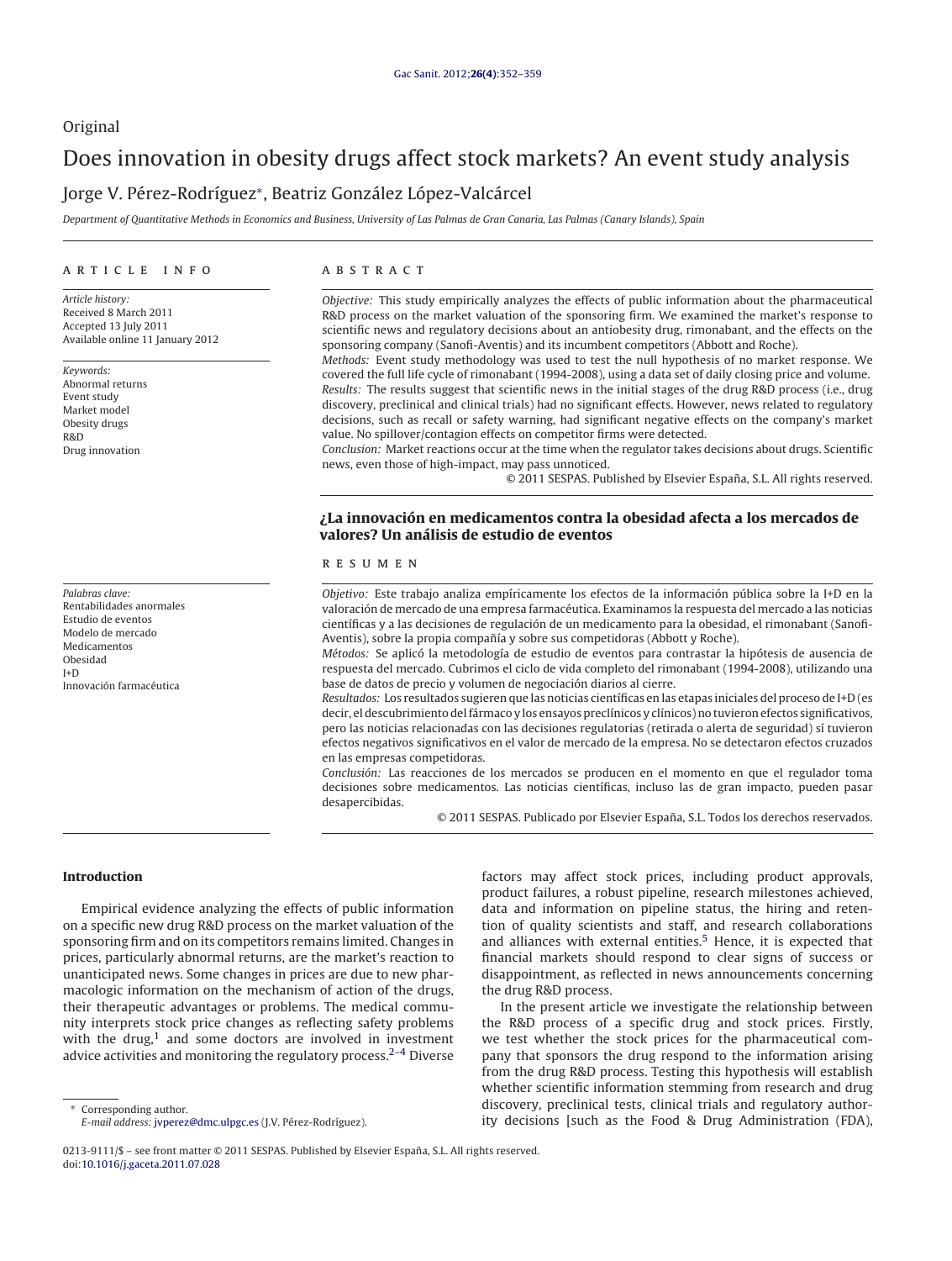European Medicines Agency (EMA) and National Institute of Health and Clinical Excellence (NICE)] about its market use (commercialization) or withdrawal have any effects on stock prices. Secondly, we test whether the stock prices of direct pharmaceutical competitors react to the same information. This test allows us to determine whether there is any evidence of spillover effects on the manufacturers of substitute products, $6-8$  or whether the intra-industry impact of a drug's withdrawal might produce a contagion or a competitive effect.[6,9](#page-6-0)

We examined the R&D cycle of the antiobesity drug rimonabant (Acomplia<sup>®</sup> or Zimulti®), manufactured by Sanofi-Aventis, which constitutes an excellent case study. In just a few years, this drug began and ended a history of great promise, serious doubt and resounding failure, evolving from being the brightest star in the company's firmament to disappearing completely from the galaxy. Rimonabant was sold inthe European Unionbut wasnot authorized by the FDA in the USA and was withdrawn from the European market by the EMA after 2 years on sale due to safety problems. There were only two clearly identifiable competitors on the market: sibutramine (*Reductil®*), made by Abbott Knoll, and orlistat (*Xenical®*), by Roche, and consequently the estimation of spillover effects was straightforward.

# **The linear model for the drug R&D process: the rimonabant case**

In general, in all R&D processes, there are two particularly significant time points, those of discovery and innovation. In the case of the pharmaceutical industry, there tends to be a substantial interval between these time points because the R&D of new drugs is an extremely lengthy (and costly) process.

The formal R&D process of a drug is the movement in the drug pipeline toward final approval. The R&D process, which is strictly regulated at every stage by the corresponding governmental authority, can thus be viewed as a linear model,  $10$  characterized by stages including research and drug discovery, preclinical tests, preclinical trial commencement, investigational new drug submission, clinical trials (phases I, II and III), process development in parallel with product tests, and filing (fig. 1).

From the discovery of a new drug (patent) to the innovation (approval) time, the distribution of the entry lag varies substantially. The testing and approval process takes considerable time, sometimes a long time, depending on the severity of the disease and many other factors such as the available therapies and the efficacy



**Fig. 1.** Formal drug R&D process schematized by the linear model (adapted from ref. 10).

and safety claims of the new drug. After product approval by governmental authorities, commercialization may begin. Clinical trials will continue to be performed, as the drug may be found to have serious adverse effects, forcing the authorities to have it withdrawn from the market.

# **Rimonabant event history**

Obesity is a pandemic health problem worldwide. There are currently one billion overweight adults, of whom at least 300 million are obese[.11](#page-6-0) The potential market for antiobesity treatment is, therefore, considerable.[12](#page-6-0) Despite the very limited effectiveness of pharmacological approaches, $13$  the pharmaceutical industry is continually investigating new drugs.[14–16](#page-6-0)

In 1997, two appetite-reducing drugs, fenfluramine and dexfenfluramine, were withdrawn from the market after serious adverse cardiac valve effects were reported,  $17-23$  and in 2001, only two new products were marketed, orlistat and sibutramine, both of which were approved in 1998.

In 2001, clinical trials began of a new drug, rimonabant, produced by the company Sanofi and patented in 1994.

Rimonabant acts on cannabinol receptors to suppress the appetite and was described as "one drug inspired by another".<sup>24</sup> However, its entire life cycle lasted only 14 years, from 1994 to 2008. Rimonabant went from being viewed as a potential blockbuster and star medicament in 2001, to being withdrawn from the European market in late 2008. The high hopes aroused by this drug were due not only to its weight loss effects but also to its ability to improve the analytical results of patients with metabolic syndrome and/or diabetes.Rimonabant's failure was due to its adverse psychiatric effects, doubling the risk of depressive disorders. From 1994 to 2008, there were scientific and regulatory events. The results of the main clinical trials before 2007 [\(table](#page-2-0) 1) were published in the most influential and prestigious medical journals but, from 2007-2008, tended to appear more in specialist journals, except the STRADI-VARIUS trial, which examined the drug's effects on atherosclerosis. Some of these trials were of only limited interest due to their small sample size, which was the case of SERENADE, with only 278 patients.

The first setback in the rimonabant process took place in February 2006, when the FDA delayed approval and denied authorization for the drug to be used as an aid to smoking cessation and demanded further safety trials. One week previously, JAMA had published the partial results of the RIO-North America 2-year follow-up clinical trial. Although these appeared to be satisfactory, there were grey areas; in particular, half of the patients had been lost to follow-up. The large-scale RIO-diabetes trial had produced promising results in January 2002 and June 2005, but the partial results issued in November 2006 gave investors a nasty surprise when safety problems and adverse psychiatric effects were detected. Other clearly negative events occurred in 2007 and 2008: the non-authorization by the FDA (June 13, 2007); the report by the British Medicines and Healthcare Products Regulatory Agency of adverse events –five deaths and over 700 cases of averse reactions between early 2006 and May 2008 (June 3, 2008); the poor results of the STRADIVARIUS clinical trial (July 16, 2008); and finally, the withdrawal of rimonabant from European markets ordered by the EMA (October 23, 2008).

In June 2006, sales of rimonabant began in Europe, where it was marketed under the name of  $A \text{complia}^{\circledast}$ . The drug was eventually withdrawn in 2008, having accumulated total sales of  $\epsilon$ 57 million in the first half of that year, of which  $\epsilon$ 34 million corresponded to the second quarter. [Table](#page-2-0) 2 shows annual financial data for Sanofi-Aventis, Roche and Abbott from 2006 to 2008.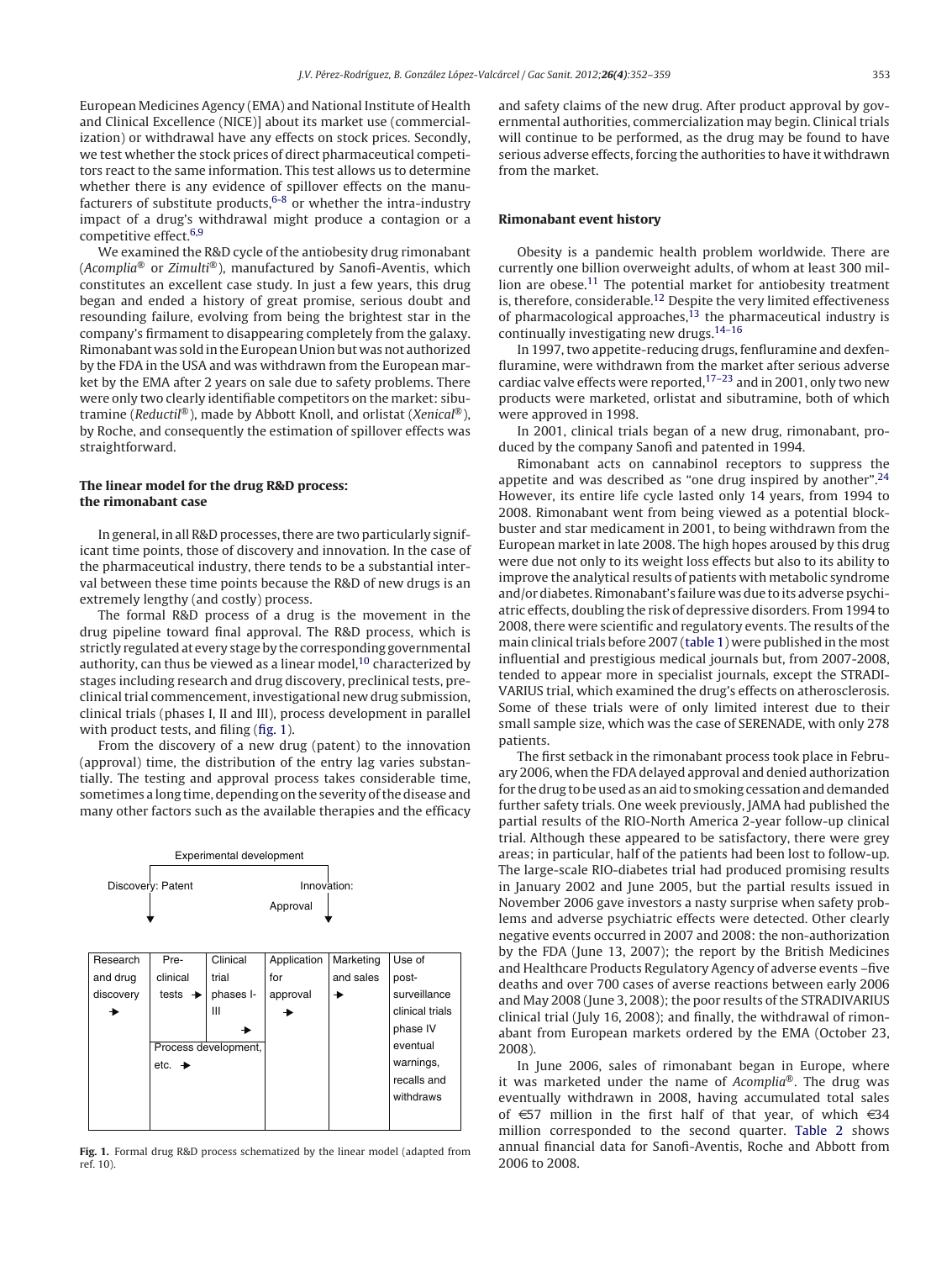<span id="page-2-0"></span>

| $\sim$<br>. . |  |
|---------------|--|
|               |  |

Clinical trials in phase III from 2001 to 2008 with available results, and publication of results

| Phase III program                                                                          | Clinical trial<br>(with available<br>results) | Length                                      | Patients | Date of publication of results                                                                                                                                                                                   |
|--------------------------------------------------------------------------------------------|-----------------------------------------------|---------------------------------------------|----------|------------------------------------------------------------------------------------------------------------------------------------------------------------------------------------------------------------------|
| RIO Program (four clinical<br>trials)                                                      | RIO-North<br>America                          | 2-year study                                | 3.040    | Feb 15, 2006. JAMA <sup>32</sup>                                                                                                                                                                                 |
|                                                                                            | RIO-Europe                                    | 2-year study                                | 1.507    | April 16-22, 2005 (1 year follow-up). Lancet <sup>41</sup><br>July 2008 (2-year follow-up). Eur Health $142$                                                                                                     |
|                                                                                            | RIO-Lipids                                    | 1-year study                                | 1.036    | Nov 17, 2005. NEJM <sup>43</sup>                                                                                                                                                                                 |
|                                                                                            | RIO-Diabetes                                  | 1-year study                                | 1.045    | Nov 11, 2006. Lancet <sup>44</sup>                                                                                                                                                                               |
| STRATUS Program (three<br>clinical trials, but only one<br>with available results)         | <b>STRATUS-US</b>                             | 10-week study<br>with 42-week<br>follow- up | 787      | Partial results: March 7-10, 2004 in the American<br>College of Cardiology's 53rd Annual Scientific Session,<br>New Orleans, LA <sup>45</sup><br>July 28, 2006<br>http://clinicaltrials.gov/ct2/show/NCT00358228 |
| Reduced heart attacks and<br>strokes, or aid in preventing<br>and treating type 2 diabetes | <b>SERENADE</b>                               | 6-month study                               | 278      | August 4, 2008. Diabetes Care <sup>46</sup>                                                                                                                                                                      |
| Atherosclerosis                                                                            | <b>STRADIVARIUS</b>                           | 18-month<br>study                           | 839      | April 2, 2008. JAMA <sup>47</sup>                                                                                                                                                                                |

RIO: Rimonabant In Obesity; STRATUS: Studies with Rimonabant and Tobacco Use; SERENADE: Study Evaluating Rimonabant Efficacy in Drug Naïve Diabetic Patients; STRADIVARIUS: Strategy To Reduce Atherosclerosis Development Involving Administration of Rimonabant - the Intravascular Ultrasound Study.

For the manufacturer, rimonabant represented a relatively modest contribution to total revenue, reaching a maximum of 0.28% in 2007 in comparison with the 1.72% achieved by the competing product marketed by Roche. Nevertheless, the rate of net sales of rimonabant was rising while that of Roche's orlistat was falling. In 2007, sales of rimonabant increased by 171% with respect to 2006 and in 2008 and, until the product was withdrawn from the market, sales continued to increase. In contrast, orlistat sales fell by 5% and 12%, respectively, in 2007 and 2008. These figures suggest that a substitution effect was taking place.

R&D expenses on Acomplia<sup>®</sup> were  $\in$ 41 million in 2008, representing a minimal 0.61% share of Sanofi-Aventis' total R&D expenses.

# **Data and methods**

# Data

In our study we matched two databases, the first containing stock prices and stock market indexes, and the second, news

about scientific matters related to rimonabant (database of events). Our first data set consisted of the daily closing prices adjusted for dividends and splits of the daily prices of the New York Stock Exchange (NYSE) pharmaceutical companies Abbott Laboratories, Sanofi (before its merger with Aventis in December 2004), Sanofi-Aventis, and Roche HoldingAG-Genusschein, a Zurich-listed company. We also formed an equally-weighted pharmaceutical stock portfolio index by using all pharmaceutical NYSE-listed companies as a proxy of the market index. The data were obtained from Bloomberg and covered the whole life cycle ofthe drug studied. The prices were transformed into logarithms to compute continuous returns.

Our second data set consisted of daily news related to rimonabant's clinical trials obtained from medical journals, from the FDA and EMA, and from other public sources including Factiva. For the period 2002-2008, covered by Factiva, we detected 1,133 news items (most of them were repeated) by using the search criteria "rimonabant" and "clinical trial". Then, we filtered these news items to include only those reporting results presented at medical congresses or published in academic journals as well as relevant

#### **Table 2**

Some important financial variables for each company. Millions \$US (corrected by inflation, CPI base year= 2000). Period 2006-2008

| Variables                                       | Years | Sanofi-Aventis | Roche  | Abbott            |
|-------------------------------------------------|-------|----------------|--------|-------------------|
| Total net sales                                 | 2006  | 31,903         | 25,222 | 19,194            |
|                                                 | 2007  | 33,914         | 28,902 | 21,523            |
|                                                 | 2008  | 35,225         | 31,150 | 23,852            |
| Total net income <sup>a</sup>                   | 2006  | 4,946          | 6,948  | 1,466             |
|                                                 | 2007  | 6,869          | 8,987  | 2,995             |
|                                                 | 2008  | 5,484          | 9,393  | 3,943             |
| Total R&D expenses                              | 2006  | 4,981          | 5,580  | 1,964             |
|                                                 | 2007  | 5,485          | 6,589  | 2,076             |
|                                                 | 2008  | 5,846          | 7,661  | 2,181             |
| Antiobesity drug's share of total net sales (%) | 2006  | 0.11           | 2.08   | 1.53 <sup>b</sup> |
|                                                 | 2007  | 0.28           | 1.72   | <b>NA</b>         |
|                                                 | 2008  | 0.26           | 1.40   | <b>NA</b>         |

All information, except antiobesity drug's share of total net sales, was obtained from the annual and financial reports of each company, expressed in local currency. The \$US values of Sanofi-Aventis and Roche were obtained by considering the following mean annual exchange rates: \$US/EUR: 1.256, 1.371, 1.471; and CHF/\$US: 1.252, 1.198, 1.079, for 2006, 2007 and 2008, respectively. All data were corrected by the CPI (=2000, source OECD). Antiobesity drug's share of total net sales is percentage of sales for the antiobesity drug (rimonabant, xenical and sibutramine, respectively) on total net sales.

CPI: consumer price index; OECD: Organization for Economic Cooperation and Development; NA: not available.

<sup>a</sup> Total net earnings for Abbott.

**b** Quantity of foreign sales.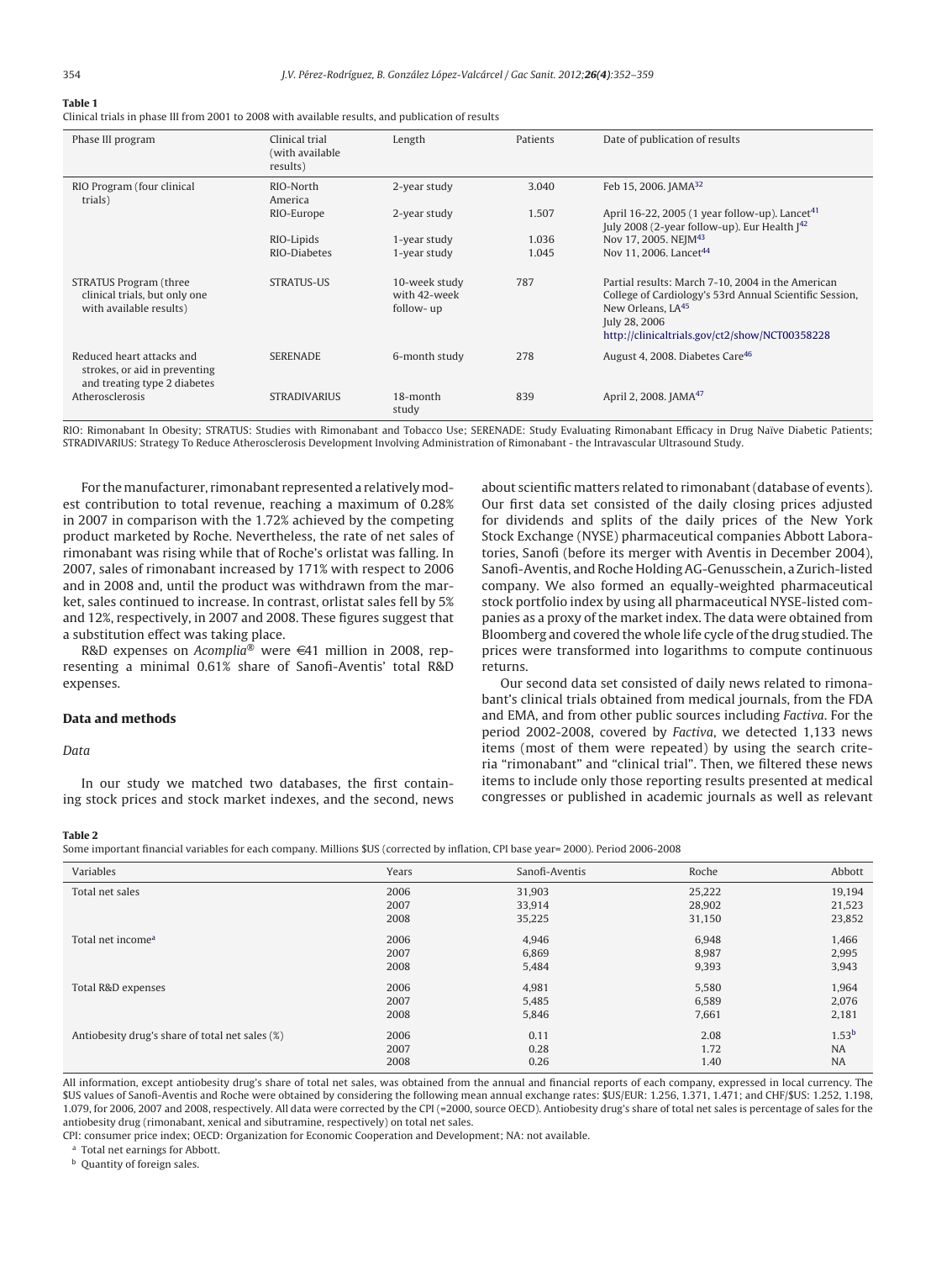scientific news and reports published in the Financial Times, the Wall St Journal, the New York Times and other leading newspapers.

[Table](#page-4-0) 3 displays the 46 events in the R&D lifecycle of rimonabant as modelled in this study; 31 of these events (67%) were reported in Factiva. Some partial or complete results from clinical trials were presented at medical congresses (seven events: numbers 8-9, 10, 12, 14, 20, 26). Scientific journals published results from preclinical and clinical trials (26 events: numbers 2-6, 8-10, 12-14, 16-18, 20, 23, 25, 28, 35-36, 38-40, 42 and 44). The decisions and statements made by the FDA in the USA and the EMA in the EU constituted nine events (numbers 19, 21-22, 27, 29, 31, 37, 41 and 45) and the NICE recommendation made in the UK is event number 43. In addition, there were six events of announcements by the company related to this drug (numbers 7, 15, 24, 26, 32 and 46).

Only two of the 46 events (numbers 18 and 31 in [table](#page-4-0) 3) show some degree of ambiguity regarding the a priori expected sign. Event 18 was the publication of the results of the RIO-North America 2-year follow-up clinical trial in JAMA, which were only partially positive (February 15, 2006). After authorization was refused in North America, in June 2007, the advisory committee of the EMA issued a warning on 19th July 2007: event 31 (expected negative sign), but did not withdraw the drug in Europe, unlike what occurred in the USA (expected positive sign).

# Event study methodology

An abnormal return is defined as the component of the return that is not due to systematic influences (market-wide influences). In other words, the abnormal return is the difference between the actual return and what is expected to result from market movements (normal return).

This methodology, with its many extensions, has become an important tool in finance and economics.<sup>25-29</sup> In the present study, we followed the methodology defined by MacKinlay.<sup>[29](#page-7-0)</sup> Firstly, we estimated the market model for each security (Sanofi-Aventis, Abbott, Roche) for the estimation window, defined as 300 trading days. The abnormal return was calculated for each stock as the daily prediction error for the event window, defined as  $\pm$ 5 days around the critical date. Critical dates are the 46 event dates displayed in [table](#page-4-0) 3. Tests were also carried out with shorter windows  $(\pm 2)$ days), while longer windows  $(\pm 21 \text{ days})$  were discarded because they might lead to overlapping among some events. Once the individual abnormal returns were obtained, they were aggregated in the interval defined by the event window to obtain the cumulative abnormal returns (CAR) for each stock (i.e., CAR(-5.0) represents the cumulated effect from 5 days before the event date to the event day). The t-statistic was used to testthe hypothesis that a CAR is statistically different from zero (two-tailed test). We also calculated the change in the market value of the company on the NYSE by using the expression proposed by Dowdell et  $al^{30}$  $al^{30}$  $al^{30}$  and performed additional robustness checks, i.e., by excluding both Sanofi-Aventis and Abbott and Roche from the index, because the attenuation bias might also affect the estimates of the competitors.<sup>[31](#page-7-0)</sup>

We analyzed spillover effects on the stock returns of Abbott and Roche, which are direct competitors, as well as on the firms competing in the innovation race for new antiobesity drugs since 2007, such as Pfizer and Merck & Co.

# **Results**

# The impact of R&D news on pharmaceutical firms' stock values

Significant market response effects were detected for only 8 of the 46 events (numbers 18-20, 29, 33, 42, 45 and 46 in [table](#page-4-0) 3). Of these events, three were positive and five were negative. These

events constituted three pairs of consecutive, related events, and all occurred during the period 2006-2008. The robustness analysis showed no significant changes. Detailed results of the estimated models are available as [Annex](#page-6-0) [in](#page-6-0) [this](#page-6-0) [article](#page-6-0) [on](#page-6-0) [line.](#page-6-0)

The significant events were the following:

- 1) Reuters reported that the FDA rejected the use of rimonabant for smoking cessation (February 17, 2006). The official letter from de FDA to Sanofi was sent 5 days later, on February 22. The market reacted significantly that day (February 22,  $CAR(-5, +2) =$ −6%). Neither filtration of the news, nor the publication in JAMA<sup>[32](#page-7-0)</sup> 2 days before of worse-than-expected partial results of the RIO-North America clinical trial had any impact. Only the FDA official letter disclosure had an effect. The FDA's decision may well have been based on the news published in JAMA on February 15. The fall in the market value of the company was around \$3.8m.
- 2) At the 55th scientific session of the American College of Cardiology, on March 12, 2006, good results were presented on the use of rimonabant in abdominal obesity (review of phase III clinical trials), along with data from the general practice-based IDEA (International Day for the Evaluation of Abdominal Obesity). The market reacted with a  $CAR(-5.0) = 7\%$ , and the market valuation of the company increased by \$1.6m.
- 3) The FDA advisory committee refused to approve the drug (June 11, 2007). This event produced significant negative effects in the CAR from the event date to 5 days later. On the event day there was a drop of around 4%, significant at 10%. The maximum drop in the market value of the company (\$15.88 m) occurred on event day +3, and was the largest decrease in the total set of studied events. The total accumulated drop in the event window was 13%, which was significant at 1% (the t-statistic was equal to -3.94). In June 2007, the stock valuation of Sanofi-Aventis at the NYSE fell from \$48 to \$40 (in Europe, from 71 to 60 Euros).
- 4) The EMA published a safety warning on the adverse psychiatric effects of the drug (July 19, 2007). The EMA advisory committee warned of problems of depression affecting patients taking this drug, although it continued to be commercialized.
- 5) On November 13, 2007, the European Commission endorsed the positive opinion to extend the summary of product characteristics for rimonabant. The market anticipated the good news, reacting positively from 5 days earlier, with CAR varying from  $CAR(-5, -5) = 3%$  to  $CAR(-5.0) = 7%$ , both statistically significant at 1%.
- 6) On June 9, 2008 the final update of the RIO-Diabetes trial was disclosed. Its poor results affected the market prices on the same and the next day, with a  $CAR (-5, +1) = -6\%$ . The fall in the market value of Sanofi-Aventis was nevertheless small (-\$0.67 m on June 9, 2008).
- 7) Rimonabant was withdrawn (October 23, 2008). On day 0 there was a positive effect significant at 10%; nonsignificant effects in the next 2 days, and a large positive CAR on days +3 and +4, reaching 14% on October 29 (day +4).
- 8) All trials with rimonabant were suspended (November 5, 2008). The accumulated fall in value reached 9% the day after the event, significant at 5%.

Neither scientific announcements nor regulatory decisions had spillover effects on the manufacturers of substitute products.

#### **Discussion**

Only eight of the 46 events in the rimonabant story had effects on the stock returns of the company; six of them were related to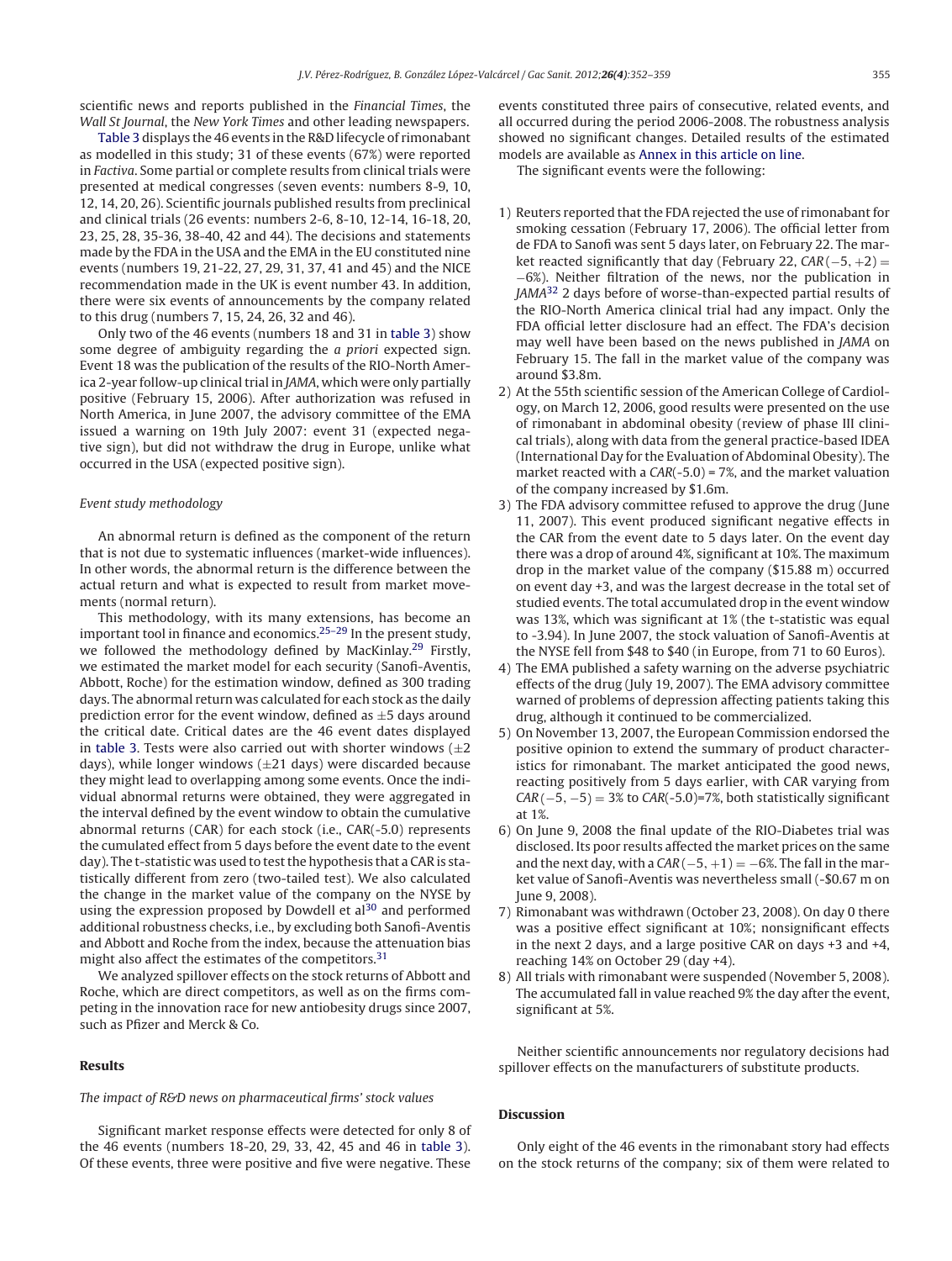# <span id="page-4-0"></span>**Table 3**

Relevant events in the R&D process of rimonabant

| Number       | Factiva    | Event date                           | Expected sign<br>on abnormal<br>returns  | Item in the<br>drug R&D<br>process         | Description of the event                                                                                                                                                                                                                                                                       |
|--------------|------------|--------------------------------------|------------------------------------------|--------------------------------------------|------------------------------------------------------------------------------------------------------------------------------------------------------------------------------------------------------------------------------------------------------------------------------------------------|
| $\mathbf{1}$ | No         | August 22,<br>1994                   | $^{\mathrm{+}}$                          | Drug discovery                             | Publication of an article reporting that the first highly selective CB1<br>receptor antagonist (SR141716) has been discovered by Sanofi <sup>48</sup>                                                                                                                                          |
| 2            | No         | July 1, 1997                         | $^{\mathrm{+}}$                          | Preclinical trial                          | Publication of an article reporting that rimonabant selectively reduces<br>the intake of palatable food or drink in mice <sup>49</sup>                                                                                                                                                         |
| 3            | No         | April 12, 2001                       | $\qquad \qquad +$                        | Preclinical trial                          | Publication of an article in Nature reporting that leptin-regulated<br>endocannabinoids are involved in maintaining food intake <sup>50</sup>                                                                                                                                                  |
| 4            | No         | January 23,<br>2002                  | $\qquad \qquad +$                        | Clinical trial                             | First results of the RIO Diabetes phase III clinical trial                                                                                                                                                                                                                                     |
| 5            | No         | October 24,<br>2002                  |                                          | Preclinical trial                          | Online publication that rimonabant produces a marked loss in body<br>weight that is maintained up to the end of the 6-week treatment in<br>diet-induced obese mice <sup>51</sup>                                                                                                               |
| 6            | No         | March 20,2003                        | $^{\mathrm{+}}$                          | Preclinical trial                          | Online publication of an article reporting that the cannabinoid CB1<br>receptor antagonist SR141716 increases Acrp30 mRNA expression in<br>the adipose tissue of obese fa/fa rats and in cultured adipocyte cells <sup>52</sup>                                                                |
| 7            | Yes        | February 17,<br>2004                 | $\begin{array}{c} + \end{array}$         | Company press<br>release                   | Announcement of good results of a phase II clinical trial after 52 weeks                                                                                                                                                                                                                       |
| 8            | Yes        | March 7-10,<br>2004                  | $^+$                                     | Clinical trial                             | Presentation of the results from the STRATUS-US trial at the American<br>College of Cardiology's 53rd Annual Scientific Session <sup>45</sup>                                                                                                                                                  |
| 9            | Yes        | August 29,<br>2004                   | $\qquad \qquad +$                        | Preclinical trial                          | Presentation of positive results of the RIO-Europe trial at the European<br>Society of Cardiology, Munich                                                                                                                                                                                      |
| 10           | Yes        | November<br>7-10, 2004               | $^{\mathrm{+}}$                          | Clinical trial                             | Presentation of the 2-year results of the RIO-North America trial at the<br>American Heart Association                                                                                                                                                                                         |
| 11           | Yes        | December 5,<br>2004                  |                                          | Press release                              | Interview with the editor of JAMA published in the New York Times.<br>Doctors urge caution about rimonabant                                                                                                                                                                                    |
| 12<br>13     | Yes        | March 8, 2005                        | $\begin{array}{c} + \end{array}$<br>$^+$ | Clinical trial                             | Presentation of the results of the RIO-Europe trial at the American<br>Society of Cardiology<br>Publication of the partial results of the RIO-Europe trial in the Lancet <sup>41</sup>                                                                                                         |
| 14           | Yes<br>Yes | April 16, 2005<br>June 12, 2005      | $\qquad \qquad +$                        | Clinical trial<br>Clinical trial           | Presentation of the partial results of the RIO Diabetes trial at the<br>Annual Meeting of the American Diabetes Association                                                                                                                                                                    |
| 15           | Yes        | June 23, 2005                        | $^{\mathrm{+}}$                          | Company press<br>release                   | Announcement by Sanofi-Aventis that its application has been<br>authorized in the USA                                                                                                                                                                                                          |
| 16           | No         | November 9,<br>2005                  |                                          | Preclinical trial                          | Online publication of results reporting that the cannabinoid CB1<br>receptor antagonist SR141716 inhibits cell proliferation and increases<br>markers of adipocyte maturation in cultured mouse 3T3 F442A<br>preadipocytes <sup>53</sup>                                                       |
| 17           | No         | November 17,<br>2005                 | $^{\mathrm{+}}$                          | Clinical trial                             | Publication of the results of the RIO-Lipids clinical trial in the NEJM.<br>Effects of rimonabant on metabolic risk factors in overweight patients<br>with dyslipidemia <sup>43</sup>                                                                                                          |
| 18           | Yes        | February 15,<br>2006                 | $\overline{\phantom{a}}$                 | Clinical trial                             | Publication of the results of the RIO-North America clinical trial after 2<br>years of follow-up in JAMA. <sup>32</sup> Mixed results                                                                                                                                                          |
| 19           | Yes        | February 17,<br>2006                 |                                          | Regulatory<br>decision                     | Report by Reuters that the FDA has rejected the use of rimonabant for<br>smoking cessation. The FDA's official letter to Sanofi sent on February<br>22 (5 days later). Approval is delayed, and the FDA refuses to approve<br>rimonabant for smoking cessation. More safety studies are needed |
| 20           | Yes        | March 12, 2006                       | $^{\mathrm{+}}$                          | Clinical trial                             | 55th Scientific Session of the American College of Cardiology.<br>Presentation of the results of rimonabant for abdominal obesity<br>(review of phase III clinical trials). Data from the general<br>practice-based International Day for the Evaluation of Abdominal<br>Obesity               |
| 21           | Yes        | April 27, 2006                       | $\begin{array}{c} + \end{array}$         | Regulatory<br>decision                     | The EMA (CHMP) advisory committee approves rimonabant for the<br>treatment of obesity and overweight                                                                                                                                                                                           |
| 22           | Yes        | June 19, 2006                        | $\qquad \qquad +$                        | Regulatory<br>decision                     | The EMA authorizes commercialization in 25 EU countries                                                                                                                                                                                                                                        |
| 23<br>24     | No<br>No   | July 28, 2006<br>October 27,<br>2006 | $^{\mathrm{+}}$                          | Clinical trial<br>Company press<br>release | STRATUS-US clinical trial for smoking cessation finishes<br>Note from Sanofi reporting positive results of the RIO-Diabetes trial                                                                                                                                                              |
| 25           | No         | November 11,<br>2006                 | $\begin{array}{c} + \end{array}$         | Clinical trial                             | Publication of the partial results of the RIO Diabetes trial in the Lancet <sup>44</sup>                                                                                                                                                                                                       |
| 26           | Yes        | December 5,<br>2006                  | $\begin{array}{c} + \end{array}$         | Company press<br>release                   | Sanofi presents a study at a world scientific conference in South Africa                                                                                                                                                                                                                       |
| 27           | Yes        | February 12,<br>2007                 |                                          | Regulatory<br>decision                     | The FDA delays 3-month decision on rimonabant                                                                                                                                                                                                                                                  |
| 28           | Yes        | February 17,<br>2007                 |                                          | Clinical trial                             | The Lancet publishes four pessimistic comments on the RIO Diabetes<br>trial (event number 25): Lambert et al., 2007; Roberfroid, 2007;<br>Shapiro and Singer, 2007; Randall et al., 2007.                                                                                                      |
| 29           | Yes        | June 11, 2007                        |                                          | Regulatory<br>decision                     | The FDA Endocrinologic and Metabolic Drugs advisory committee<br>withholds approval of rimonabant $(Zimulti^{\circledast})$ to the US FDA for use in<br>obese and overweight patients with associated risk factors.                                                                            |
| 30           | Yes        | June 30, 2007                        |                                          | Press release                              | The Wall Street Journal reports that Sanofi has withdrawn rimonabant<br>application in the US for obesity                                                                                                                                                                                      |
| 31           | Yes        | July 19, 2007                        | $\overline{?}$                           | Regulatory<br>decision                     | The EMA advisory committee issues a warning on depression, but<br>allows commercialization to continue                                                                                                                                                                                         |
| 32           | Yes        | September 17,<br>2007                | $\begin{array}{c} + \end{array}$         | Company press<br>release                   | Sanofi-Aventis announces plans for new clinical trials on diabetes                                                                                                                                                                                                                             |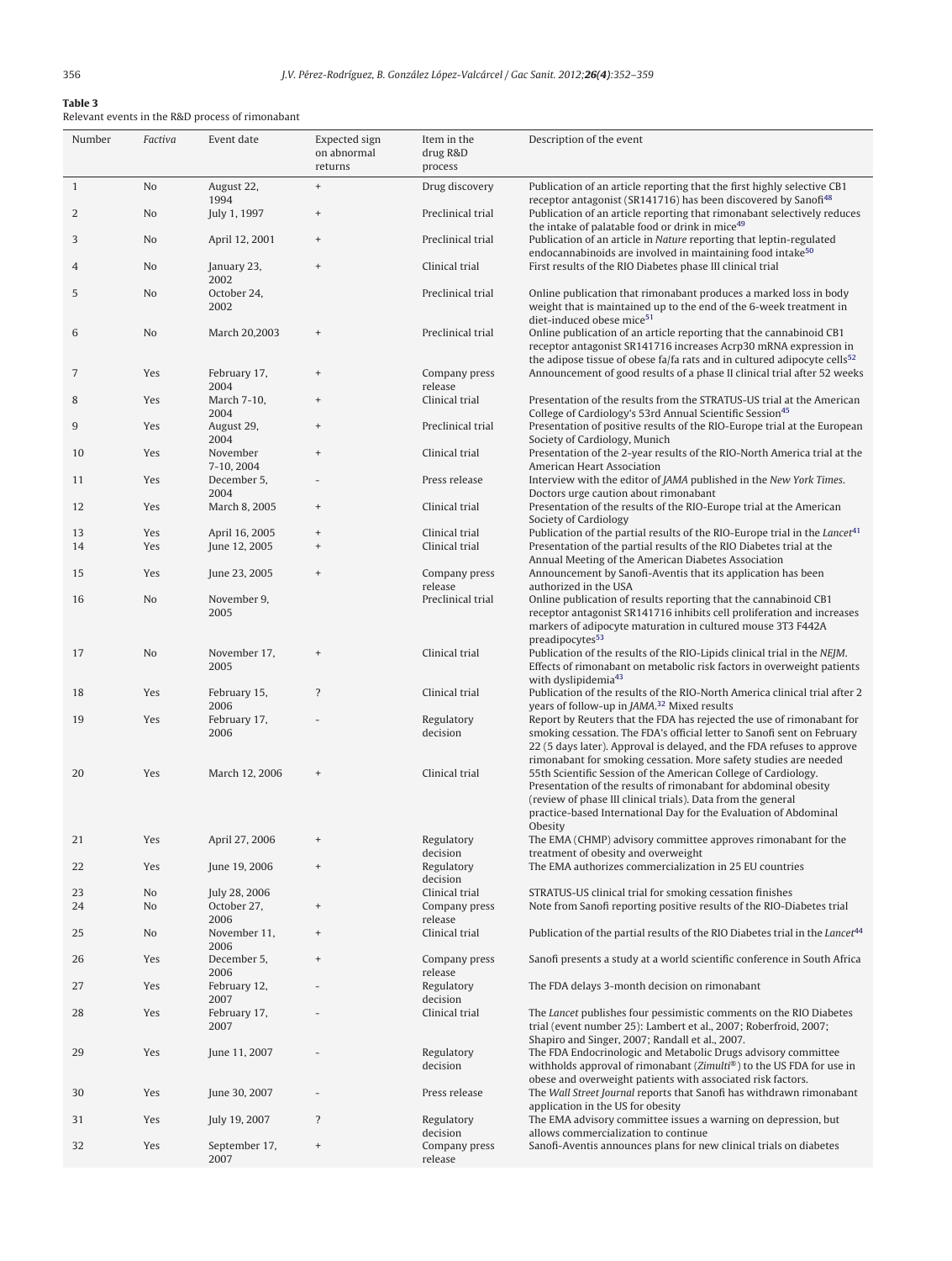#### **Table 3 (**Continued **)**

| Number | Factiva        | Event date           | Expected sign<br>on abnormal<br>returns | Item in the<br>drug R&D<br>process | Description of the event                                                                                                                                                                                                                                                                        |
|--------|----------------|----------------------|-----------------------------------------|------------------------------------|-------------------------------------------------------------------------------------------------------------------------------------------------------------------------------------------------------------------------------------------------------------------------------------------------|
| 33     | Yes            | November 13,<br>2007 | $+$                                     | Regulatory<br>decision             | The European Commission endorses the positive opinion to extend the<br>Summary of Product characteristics for Acomplia®                                                                                                                                                                         |
| 34     | Yes            | November 16,<br>2007 |                                         | Clinical trial                     | Article published in the Lancet <sup>54</sup> recommending: "increased alertness"<br>by physicians to these potentially severe psychiatric adverse reactions"                                                                                                                                   |
| 35     | No             | February 15,<br>2008 | $\ddot{}$                               | Clinical trial                     | Publication of an article favorable to rimonabant in Diabetes Care, with<br>no new data <sup>55</sup>                                                                                                                                                                                           |
| 36     | Yes            | March 15-17.<br>2008 | $+$                                     | Preclinical trial                  | Publication of a study on the positive effects of rimonabant for treating<br>alcoholic and nonalcoholic fatty liver (experiments in mice) in Cell<br>Metabolism                                                                                                                                 |
| 37     | Yes            | March 26, 2008       | $\ddot{}$                               | Regulatory<br>decision             | NICE includes rimonabant among its recommendations                                                                                                                                                                                                                                              |
| 38     | Yes            | April 2, 2008        |                                         | Clinical trial                     | Publication of the 18-month results of the STRADIVARIUS clinical trial<br>in JAMA. Results are not good <sup>47</sup>                                                                                                                                                                           |
| 39     | Yes            | April 18, 2008       | $\ddot{}$                               | Clinical trial                     | Publication of a favorable article resulting from the RIO Europe trial in<br>Eur Heart $I^{42}$                                                                                                                                                                                                 |
| 40     | N <sub>o</sub> | May 12, 2008         | $+$                                     | Preclinical trial                  | Publication of results indicating that rimonabant positively modulates<br>lipid profile, reduces circulating neutrophils and monocytes, and<br>attenuates platelet activation and as the release of proatherosclerotic<br>chemokines, reducing cardiovascular risk in Zucker rats <sup>56</sup> |
| 41     | N <sub>o</sub> | June 3, 2008         |                                         | Regulatory<br>decision             | Publication of a report by the UK regulatory board, the MHRA, on the<br>adverse events of Acomplia® (rimonabant): five deaths and over 700<br>cases of adverse reactions from 2006 to May 2008                                                                                                  |
| 42     | Yes            | June 9, 2008         |                                         | Clinical trial                     | Final update of the RIO Diabetes trial                                                                                                                                                                                                                                                          |
| 43     | Yes            | June 25, 2008        | $\qquad \qquad +$                       | Regulatory<br>decision             | Approval of rimonabant treatment by NICE                                                                                                                                                                                                                                                        |
| 44     | N <sub>o</sub> | August 4, 2008       | $\ddot{}$                               | Clinical trial                     | Publication of the results of SERENADE in Diabetes Care                                                                                                                                                                                                                                         |
| 45     | Yes            | October 23,<br>2008  |                                         | Regulatory<br>decision             | Withdrawal of rimonabant by EMA                                                                                                                                                                                                                                                                 |
| 46     | Yes            | November 5,<br>2008  |                                         | Company press<br>release           | Announcement by Sanofi-Aventis of the suspension of all trials with<br>rimonabant                                                                                                                                                                                                               |

STRATUS-US trial: Smoking Cessation in Smokers Motivated to Quit; RIO: Rimonabant in Obesity; FDA: Food and Drug Administration; MHRA: Medicines and Healthcare products Regulatory Agency; NICE: National Institute for Health and Clinical Excellence; EMA: European Medicines Agency; CHMP: Committee for Medicinal Products for Human Use; STRADIVARIUS: Strategy To Reduce Atherosclerosis Development InVolving Administration of Rimonabant - the Intravascular Ultrasound Study.

regulatory decisions, only two corresponded to clinical trial news, and five were negative.

The publication of the results of clinical trials in scientific journals had no significant effects, with a few exceptions. The events found to be significant corresponded to decisions by the regulatory authority (to withdraw from the market) or by the company itself (to suspend all trials with the drug). The positive effects on the market of the safety warning issued by the EMA on rimonabant (July 19, 2007) can be attributed to investors' fearing that the drug would be withdrawn from the market following the USA's refusal to authorise it the previous month (June 11, 2007), where CAR is negative.

Rimonabant's withdrawal (October 23, 2008) apparently had a positive effect on Sanofi-Aventis. This very surprising result could be due to market anticipation of the withdrawal and might reflect a reaction to other good news for the company, specifically, the approval by the FDA of a new treatment for children with diabetes on October 29[.33](#page-7-0)

In general, the effects were immediate, or there was a lag of at most 1 day following an event. Adjustments thus seem to be rapid, which is consistent with the efficient market hypothesis. Nevertheless, the market did not discount the information on scientific discoveries until the regulator reacted with a concrete decision, suggesting that investors are unable to foresee the consequences of some scientific news items and do not adjust their expectations correctly, as was the case, for example, in February 2006. In this context, the growing interest in Wall Street in hiring doctors as investment advisors and as scientific translators is understandable[.3,4,34](#page-6-0) However, these results contrast with the literature showing that scientific information matters for physicians' prescription choices.[35](#page-7-0) Our results show that there is a missing link between scientific information and market valuation. In this sense, the markets are not performing well in aggregating information. The unique scientific event (the 55th scientific session of the American College of Cardiology), which had significant impacts on returns, was similar to the other scientific news in the way it was released to the media and spread by press agencies. We tracked every event in Factiva: how many times and which press media echoed the event. We conclude what has an impact on marked valuations is the type of information (regulatory or scientific) rather than the way it is communicated to the press.

Another study using event study methodology<sup>[36](#page-7-0)</sup> found no significant effects, or at most only a weak level of significance, of the meetings of the FDA advisory committee on the stock valuations of pharmaceutical companies. The authors interpreted this as a sign of market efficiency. In our case, while the clinical trials do not seem to have surprised the stock exchange, regulatory decisions had a significant impact. No positive scientific news item had a significant effect on stock values; the first promising results of the pre-clinical stage, the clinical trials (from 2002-2006), the authorization for the product to be commercialized in Europe and in other countries, and its recommendation in the NICE guidelines had no significant impact. The stock market had already discounted these expectations of success. As in other studies on the pharmaceutical market,[37](#page-7-0) when using Filson's model we found that the negative effects of bad news were more intense than the positive effects.<sup>38</sup> Failures have a greater impact on stock values than do the successes of discovery.

Models of innovation or technological races usually assume that due to patents, experience economies or marketing strategies, the first firm to introduce a new product or process reaps disproportionate profits relative to imitators or follow-on innovators.<sup>39,40</sup>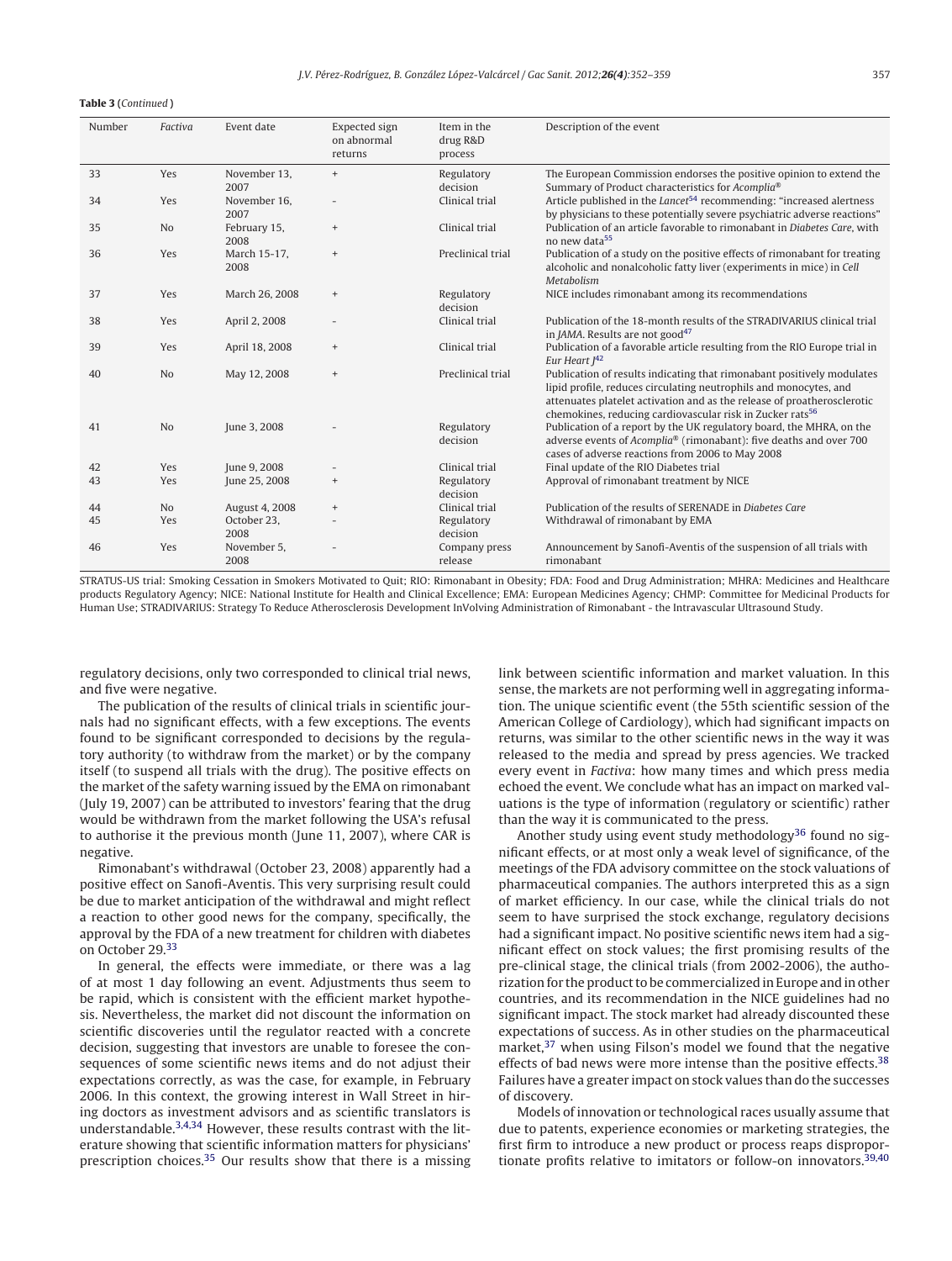<span id="page-6-0"></span>Therefore, each firm is anxious to finish the development of a new product or process in first position relative to competitors (hence the term "race" associated with the literature on the topic) and is ready to make the necessary investments and decisions to that end. In our case, three companies were involved around 2007 in the "obesity pill race" against Sanofi-Aventis: Pfizer (drug CP-945598), Merck & Co. (taranabant) and Alizyme (cetilistat). Our aim was not to measure spillovers in this prospective race, but to measure spillover effects on incumbent drug marketers. Therefore, in this study we analyzed the market reactions of Sanofi-Aventis and of the two companies that marketed antiobesity drugs before rimonabant was approved. Those incumbent drugs had low efficacy for weight reduction. We found no empirical evidence of any spillover effects. There was no contagion effect of bad news concerning rimonabant on its competitors. Such an effect would be expected if there were a "systemic concern for the safety of similar drugs or expectation of higher regulatory costs".9 Equally, we found no evidence of a competitive effect, as would be expected if there were an oligopoly such that when one firm withdraws a product, its competitors gain market share and enjoy abnormal positive returns.

One limitation of our study is that Sanofi-Aventis is a large company and its stock value depends on many other drugs in its portfolio and in the pipeline. Rimonabant constituted a modest proportion of the company's total sales, although by 2008 some 400,000 people in 25 countries had taken the treatment. The lack of significant effects on the stock valuations of Roche or Abbott may also have been due to the large size of both these companies, in which antiobesity drugs represent only a small proportion of total sales.

The market's expectations of a new antiobesity drug depend on many complex factors regarding the institutional context, including the scope of public policies and the support for the latter from the general population, $12$  as well as factors related to manufacturers, markets and the sector. We cannot account for everything, but in the present study we have opened up a promising new line of research in the area of healthcare economics.

# **What is known**

The valuation of pharmaceutical companies in the stock market is affected by scientific and regulatory events that concern the company itself and the competition. Generally, negative news has a stronger impact than positive news.

# **What this study contributes**

Regulatory decisions about medicines to treat obesity exert more influence on the stock market than scientific news. There are no contagion effects in the market for obesity drugs. Scientific and regulatory events concerning a drug do not significantly change the market valuations of competing companies.

# **Author contributions**

Both authors contributed substantially to the conception and design of the study, data acquisition, analysis and interpretation of data, and drafting of the article. Both authors have approved the final version for publication.

# **Funding**

Financial support from the Spanish Ministry of Science and Technology (SEJ2006-07701/ECON) and an unconditional grant from the Merck Foundation to the CRES, University Pompeu Fabra, Spain.

# **Conflict of interests**

None.

# **Acknowledgement**

The authors are grateful to Salvador Torra (University of Barcelona) for kindly providing the data and also to the seminar participants at the 29<sup>th</sup> Meeting on Health Economics held in Málaga (Spain) for comments and suggestions on an earlier version of this paper.

# **Appendix. Supplementary data**

Supplementary data associated with this article can be found, in the online version, at [doi:10.1016/j.gaceta.2011.07.028](http://dx.doi.org/10.1016/j.gaceta.2011.07.028).

#### **References**

- 1. Senard JM, Montastruc P, Herxheimer A. Early warnings about drugs-from the stock market. Lancet. 1996;347:987–8.
- 2. Ferguson JR. Biomedical research and insider trading. N Engl J Med. 1997;337:631–4.
- 3. Steinbrook R. Financial conflicts of interest and the Food and Drug Administration's Advisory Committees. N Engl J Med. 2005;353:116–8.
- 4. Topol EJ, Blumenthal D. Physicians and the investment industry. JAMA. 2005;293:2654–7.
- 5. Evens R. Drug and biological development. From molecule to product and beyond. New York: Springer Science + Business Media; 2007.
- 6. Ahmed P, Gardella J, Nanda S. Wealth effect of drug withdrawals on firms and their competitors. Financial Management. 2002;31:21–41.
- 7. Dranove D, Olsen C. The economic side effects of dangerous drug announcements. Journal of Law & Economics. 1994;37:323–48.
- 8. Jarrell G, Peltzman S. The impact of product recalls on the wealth of sellers. Journal of Political Economy. 1985;93:512–36.
- 9. Lang L, Stulz R. Contagion and competitive intra-industry effects of bankruptcy announcements: an empirical analysis. Journal of Financial Economics. 1992;32:45–60.
- 10. Hara T. Innovation in the pharmaceutical industry:the process of drug discovery and development. Cheltenham, UK: Edward Elgar; 2003.
- 11. WHO. Global strategy on diet, physical activity and health. Obesity and overweight. Available from: [http://www.who.int/dietphysicalactivity/media/en/](http://www.who.int/dietphysicalactivity/media/en/gsfs_obesity.pdf.2003) gsfs [obesity.pdf.2003](http://www.who.int/dietphysicalactivity/media/en/gsfs_obesity.pdf.2003)
- 12. Rodríguez Caro A, González López-Valcárcel B. El trasfondo económico de las intervenciones sanitarias en la prevención de la obesidad. Revista Española de Salud Pública. 2009;83:25–41.
- 13. Noel PH, Pugh JA. Management of overweight and obese adults. BMJ. 2002;325:757–61.
- 14. Bray GA, Ryan DH. Drug treatment of the overweight patient. Gastroenterology. 2007;132:2239–52.
- 15. Goodyear LJ. The exercise pill –too good to be true? N Engl J Med. 2008;359:1842–4.
- 16. Vincent RP, le Roux CW. New agents in development for the management of obesity. Int J Clin Pract. 2007;61:2103–12.
- 17. Connolly HM, Crary JL, McGoon MD, et al. Valvular heart disease associated with fenfluramine-phentermine. N Engl J Med. 1997;337:581–8.
- 18. Davidoff R, McTiernan A, Constantine G, et al. Echocardiographic examination of women previously treated with fenfluramine: long-term follow-up of a randomized, double-blind, placebo-controlled trial. Arch Intern Med. 2001;161:1429–36.
- 19. Gardin JM, Schumacher D, Constantine G, et al. Valvular abnormalities and cardiovascular status following exposure to dexfenfluramine or phentermine/fenfluramine. JAMA. 2000;283:1703–9.
- 20. Gardin JM, Weissman NJ, Leung C, et al. Clinical and echocardiographic follow-up of patients previously treated with dexfenfluramine or phentermine/fenfluramine. JAMA. 2001;286:2011–4.
- 21. Moloo J, Jackson KL, Waller JL, et al. Xenotransmission of the socioeconomic gradient in health? A population based study. BMJ. 1998;317:1686.
- 22. Rothman RB, Baumann MH, Savage JE, et al. Evidence for possible involvement of 5-HT(2B) receptors in the cardiac valvulopathy associated with fenfluramine and other serotonergic medications. Circulation. 2000;102:2836–41.
- 23. Shively BK, Roldan CA, Gill EA, et al. Prevalence and determinants of valvulopathy in patients treated with dexfenfluramine. Circulation. 1999;100:2161–7.
- 24. Marx J. Drug development. Drugs inspired by a drug. Science. 2006;311:322–5. 25. Brown S, Warner J. Measuring security price performance. Journal of Financial Economics. 1980;8:205–58.